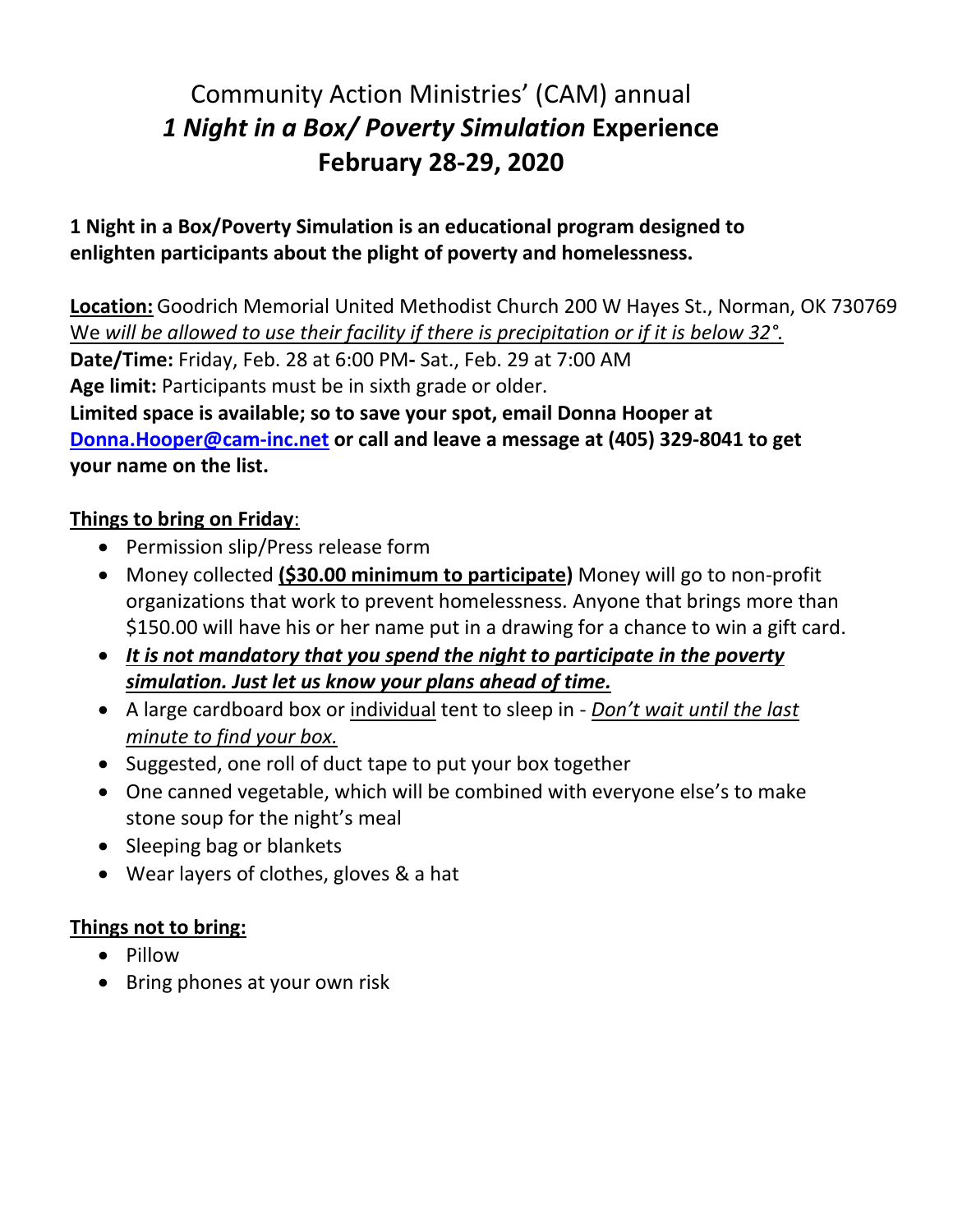## **Tentative agenda:**

6:00-6:30 PM Registration & set-up boxes/tents 6:30-7:00 PM Orientation 7:00-7:25 PM Guest Speakers from Bridges & Pivot 7:25-7:35 PM Bathroom break 7:35-8:20 PM Orientation of Poverty Simulation- Receive new identity 8:20-10:00 PM Poverty Simulation 10:00-10:30 PM Debriefing 10:30-11:00 PM Soup Line 11:00-11:30 PM Personal testimony 11:30 PM-6:30 AM sleep in the boxes 6:30-7:00 AM clean up & pick up time

## **7:00 AM- Please make sure your ride home is on time!!!**

## **Option:**

Many times the homeless will be able to eat only one meal a day, which might be provided by a non-profit organization or from a dumpster. **If participants would like to get a true feeling of what it might be like to be homeless, we ask that they refrain from eating on Friday, until they are served the soup line.**

Please feel free to visit CAM's website ([www.cam-inc.net\)](http://www.cam-inc.net/) to see all the other volunteer projects we have available on a monthly basis. A few days after this event, you may go to the website and view pictures that may be downloaded.

Please contact Donna Hooper if you have any questions: [Donna.Hooper@cam-inc.net](mailto:cam-inc@cox.net) 405-887-1787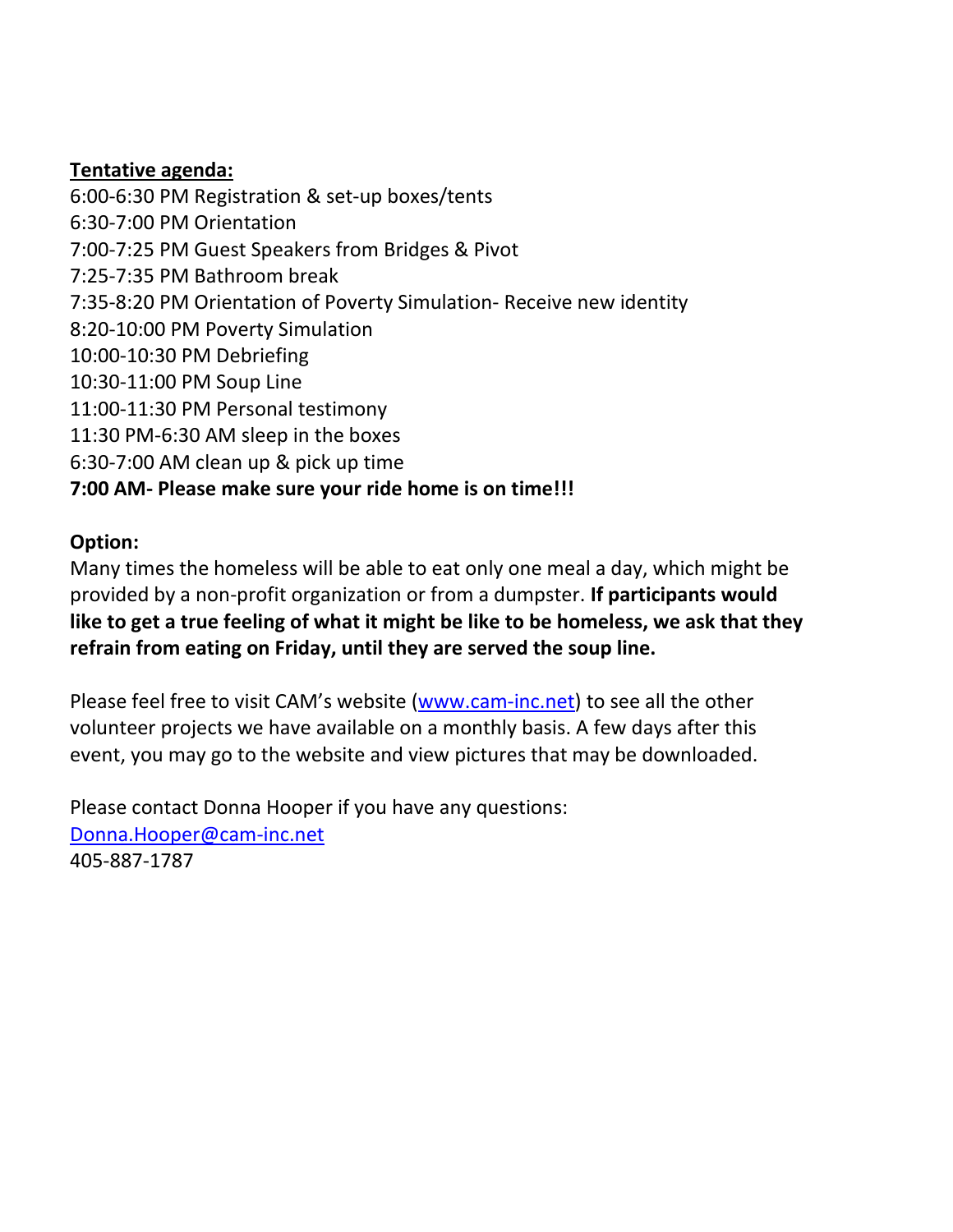# Community Action Ministries (CAM) to present its annual <sup>1</sup> Night in a Box Experience/ Poverty Simulation

To Parents and Participants:

### **Press Release:**

Welcome and thank you for being willing to participate in *1 Night in a Box/Poverty Simulation*. Participants may be videotaped and /or photographed. Would you be willing to allow us the privilege of using your photo/video of *this event* through rebroadcast via television, radio, or through our website at [www.cam-inc.net?](http://www.communityactionmissions.com/) Please sign below:

Name of Participant: \_\_\_\_\_\_\_\_\_\_\_\_\_\_\_\_\_\_\_\_\_\_\_\_\_\_\_\_\_ Age:\_\_\_\_\_\_\_\_\_\_

Signature:

\*Must be signed by a parent if younger than 18 years.

### **Consent Form** for *1Night in a Box*

I, the parent, or legal guardian of \_\_\_\_\_\_\_\_\_\_\_\_\_\_\_\_\_\_\_\_\_\_\_\_\_\_\_\_\_\_\_\_\_\_\_\_\_

Name of participant

understand that, by attending an educational program hosted by CAM he/she is being provided with an opportunity to learn about a unique community of individuals with a wide variety of experiences and backgrounds.

I understand the inherent risk that may be associated with my child's attendance at a drop-in. I am confident in the ability of the CAM leaders, as the sponsor/leaders/supervisors of this education program, to keep my child under their direct supervision, and to take all reasonable precautions while he/she is in the drop-in.

### **I release Community Action Ministries' leaders from any liability during this event**.

### **I understand that there is to be no pillows.**

|                                                                                          | Date: <u>________________</u> |  |
|------------------------------------------------------------------------------------------|-------------------------------|--|
| Participant's signature                                                                  |                               |  |
|                                                                                          |                               |  |
| Parent/Guardian Signature<br>* Under 18 years old must be signed by a parent             |                               |  |
|                                                                                          |                               |  |
| Church attending: Church attending:                                                      |                               |  |
| Discovered where the former are used to a consistence on COO from the the three consults |                               |  |

Please bring this form, as well as a minimum \$30 funds to the event.